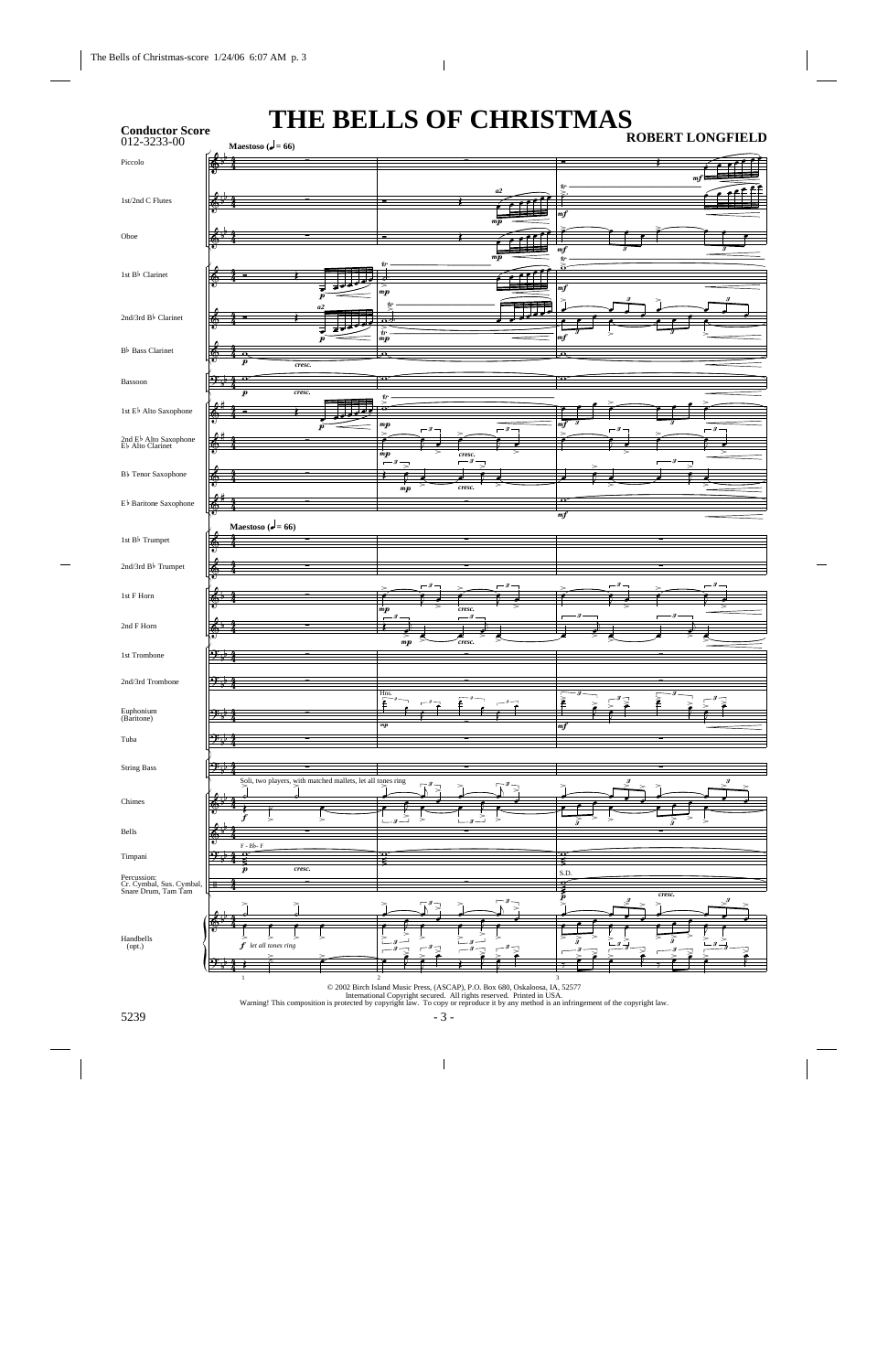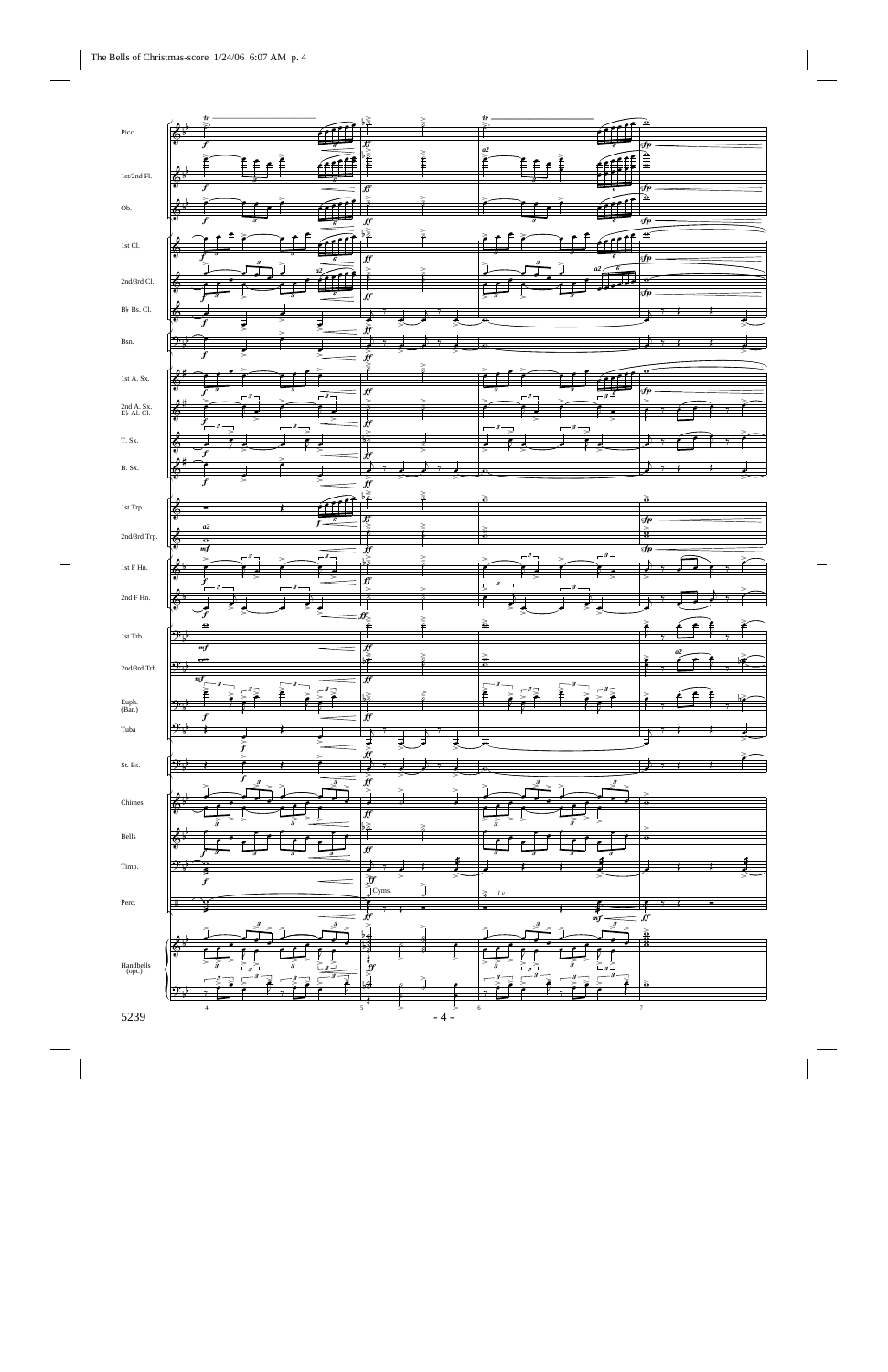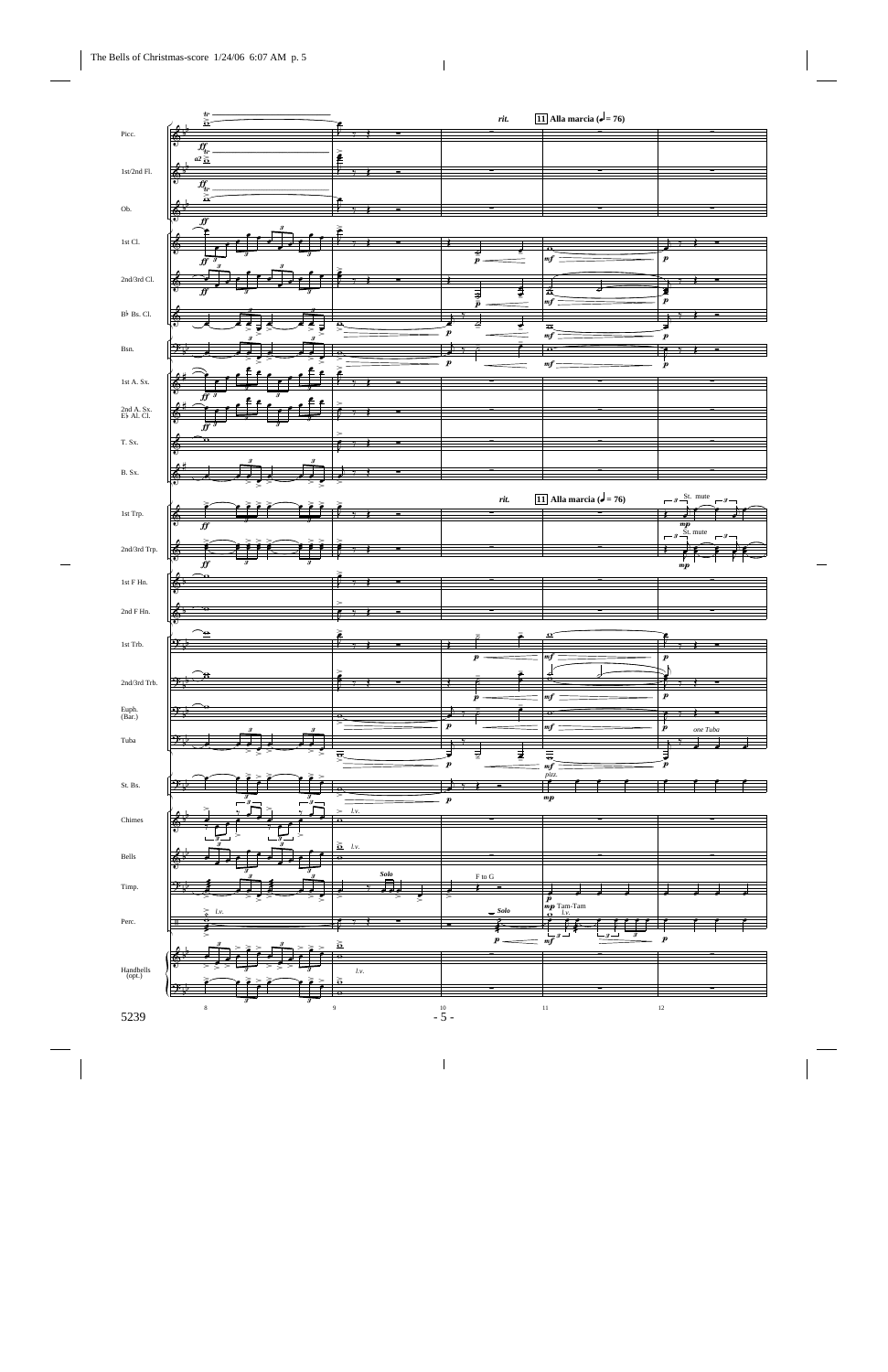

 $5239$  - 6 -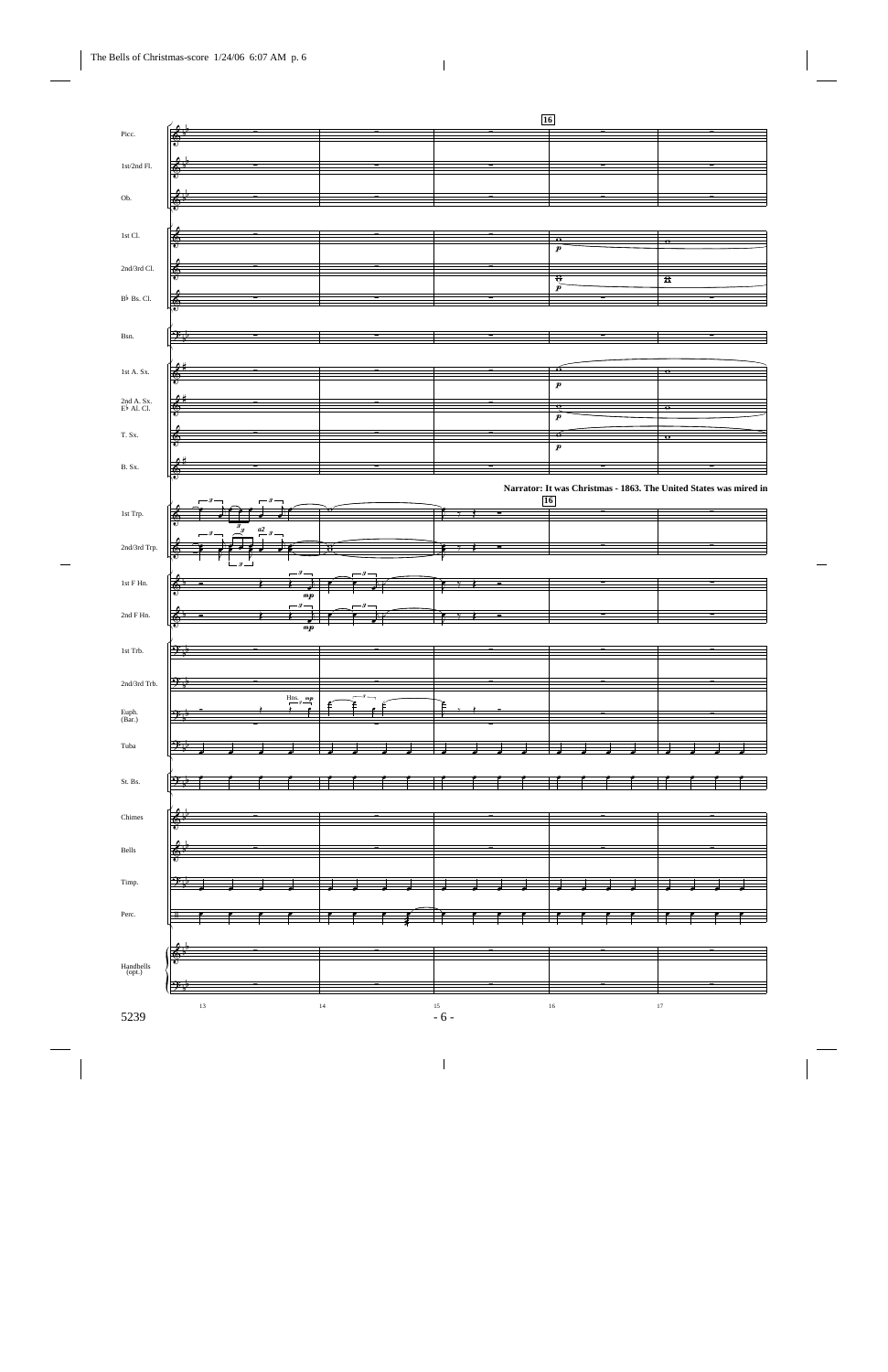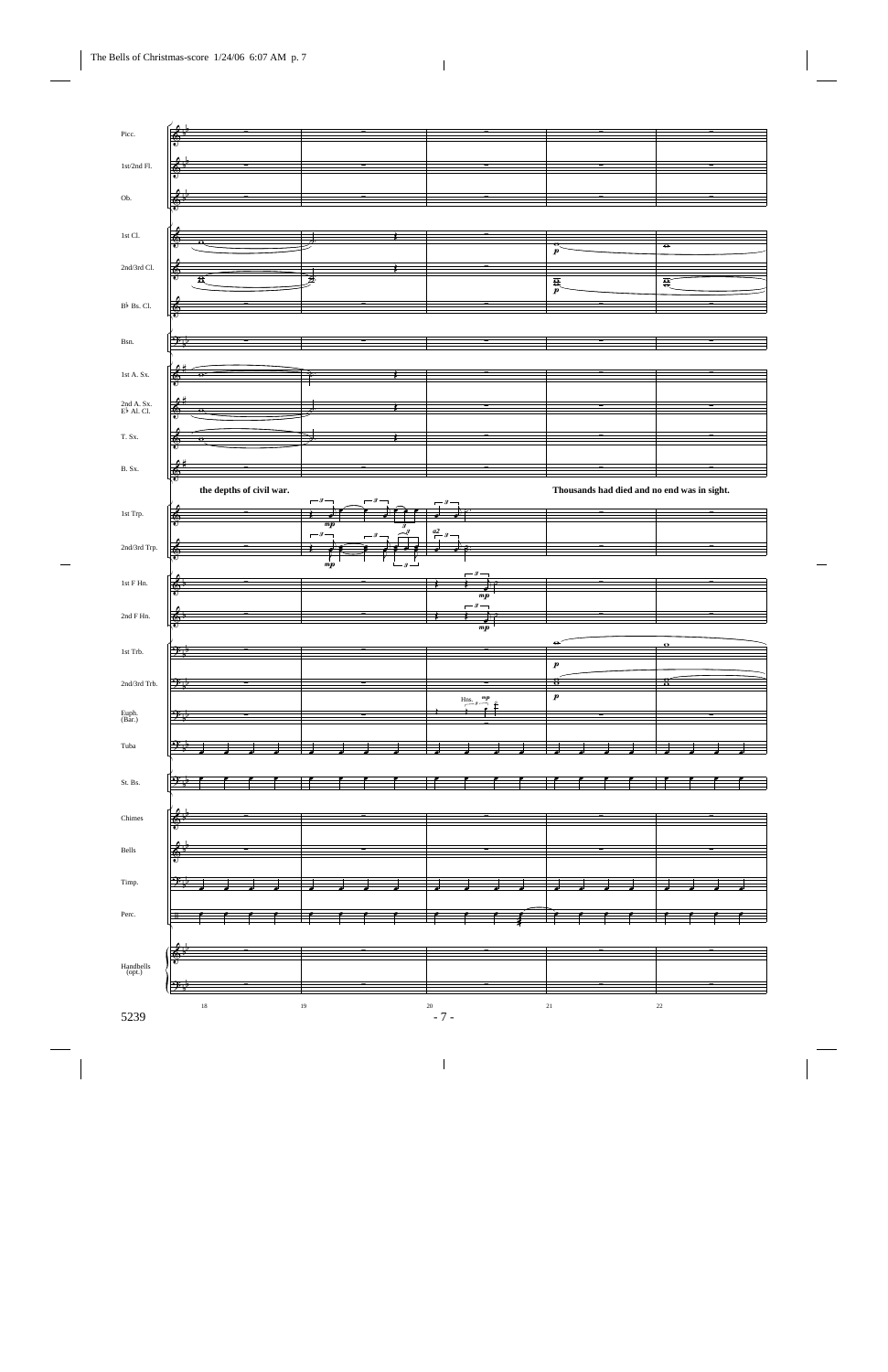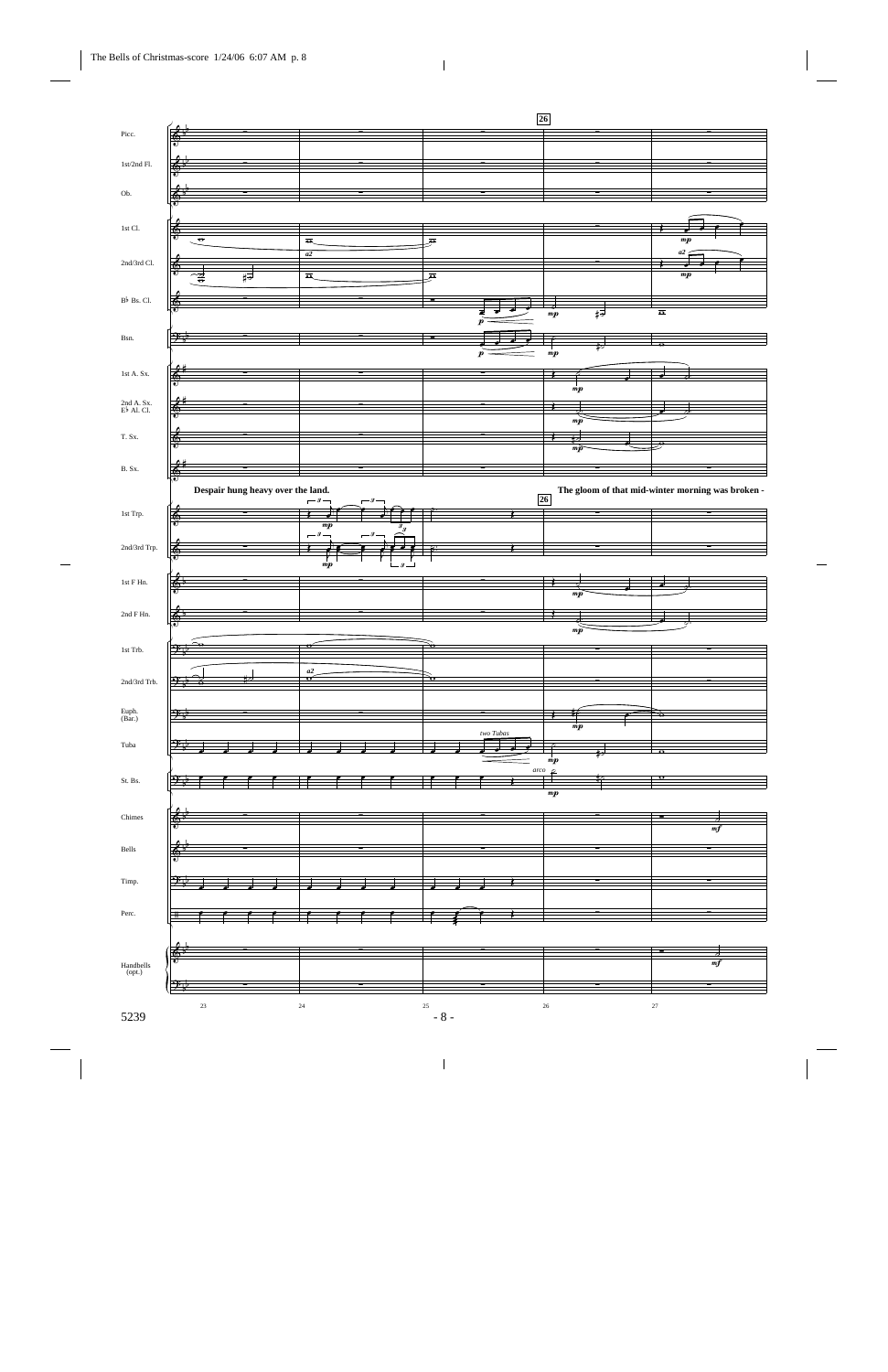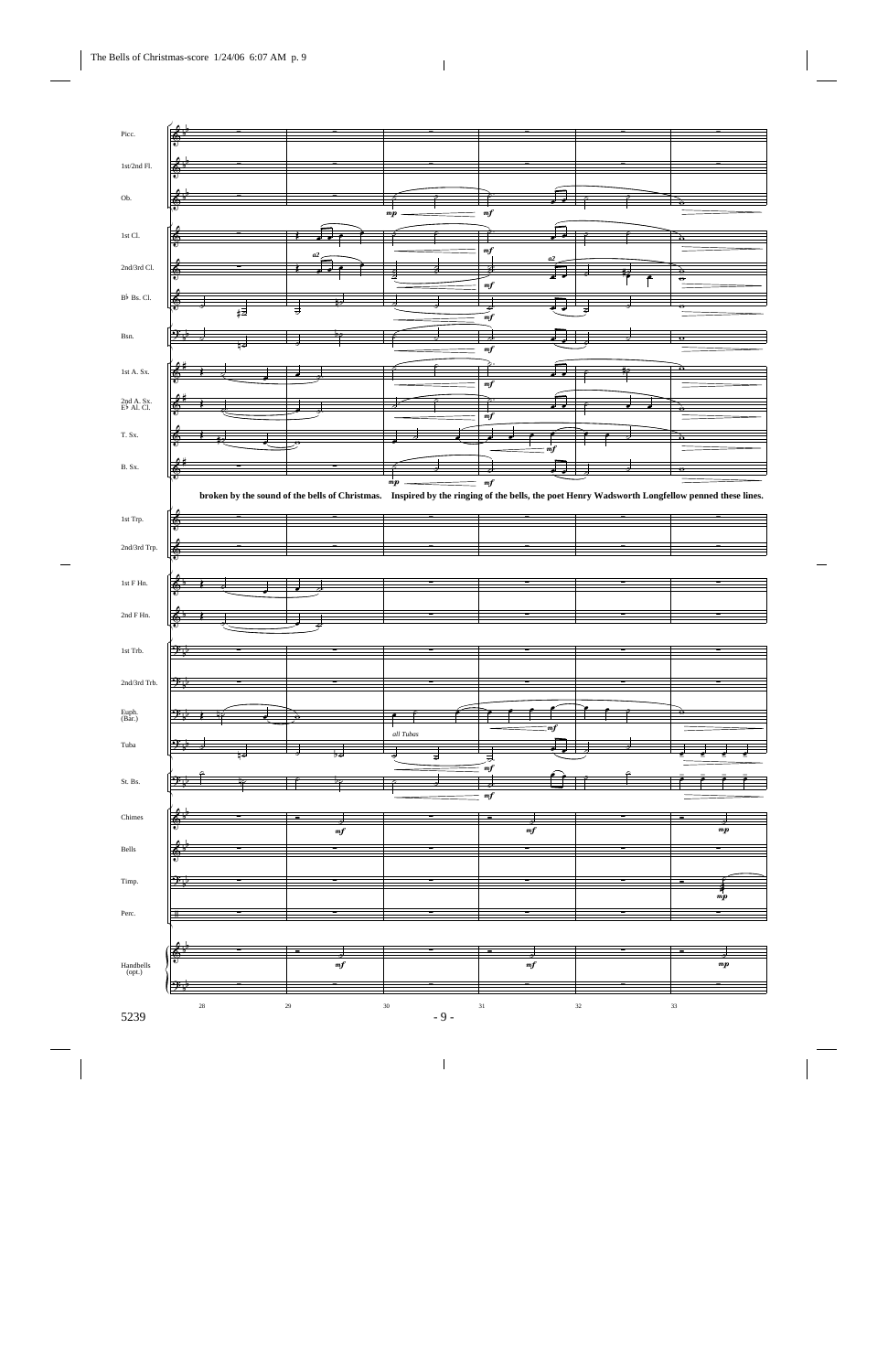|                                                                                                                                                                                                                                                                                                                                                                                                                                                                                                                               | 36 Con moto ( $\bullet$ = 84)<br>rit. |                    |                                                 |                    |                                 |                |                         |  |
|-------------------------------------------------------------------------------------------------------------------------------------------------------------------------------------------------------------------------------------------------------------------------------------------------------------------------------------------------------------------------------------------------------------------------------------------------------------------------------------------------------------------------------|---------------------------------------|--------------------|-------------------------------------------------|--------------------|---------------------------------|----------------|-------------------------|--|
| Picc.                                                                                                                                                                                                                                                                                                                                                                                                                                                                                                                         | $\frac{1}{2}$                         |                    |                                                 |                    |                                 |                |                         |  |
|                                                                                                                                                                                                                                                                                                                                                                                                                                                                                                                               |                                       |                    |                                                 |                    |                                 |                |                         |  |
| $1\mathrm{st}/2\mathrm{nd}$ Fl.                                                                                                                                                                                                                                                                                                                                                                                                                                                                                               |                                       |                    |                                                 |                    |                                 |                |                         |  |
|                                                                                                                                                                                                                                                                                                                                                                                                                                                                                                                               | T                                     |                    |                                                 |                    |                                 |                |                         |  |
|                                                                                                                                                                                                                                                                                                                                                                                                                                                                                                                               |                                       |                    |                                                 |                    |                                 |                |                         |  |
| Ob.                                                                                                                                                                                                                                                                                                                                                                                                                                                                                                                           |                                       |                    |                                                 |                    |                                 |                |                         |  |
|                                                                                                                                                                                                                                                                                                                                                                                                                                                                                                                               |                                       |                    |                                                 |                    |                                 |                |                         |  |
| $1\mathrm{st}$ Cl.                                                                                                                                                                                                                                                                                                                                                                                                                                                                                                            | $\frac{1}{9}$                         |                    |                                                 |                    |                                 |                |                         |  |
|                                                                                                                                                                                                                                                                                                                                                                                                                                                                                                                               | $\boldsymbol{m}$                      |                    | $\overline{p}$                                  |                    |                                 |                |                         |  |
|                                                                                                                                                                                                                                                                                                                                                                                                                                                                                                                               |                                       |                    |                                                 |                    |                                 |                |                         |  |
| $2$ nd/3rd Cl.                                                                                                                                                                                                                                                                                                                                                                                                                                                                                                                | ∲                                     |                    |                                                 | $\dot{\mathbf{o}}$ |                                 |                | $\bullet$               |  |
|                                                                                                                                                                                                                                                                                                                                                                                                                                                                                                                               | ⋬<br>ट्ट<br>$m\overline{p}$           | ₹                  | $\overline{\sigma}$<br>$\pmb{p}$                | $\bar{\sigma}$     | $rac{1}{\sigma}$                |                |                         |  |
| Bb Bs. Cl.                                                                                                                                                                                                                                                                                                                                                                                                                                                                                                                    |                                       |                    |                                                 |                    |                                 |                |                         |  |
|                                                                                                                                                                                                                                                                                                                                                                                                                                                                                                                               | $\phi$                                | 71                 | $\overline{\mathbf{e}}$                         |                    | $\overline{\mathbf{o}}$         |                |                         |  |
|                                                                                                                                                                                                                                                                                                                                                                                                                                                                                                                               | $m\tilde{p}$                          |                    | $\boldsymbol{p}$                                |                    |                                 |                |                         |  |
| Bsn.                                                                                                                                                                                                                                                                                                                                                                                                                                                                                                                          | $\mathbf{\mathcal{P}}$                | $\dot{\mathbf{o}}$ |                                                 |                    |                                 | н.             |                         |  |
|                                                                                                                                                                                                                                                                                                                                                                                                                                                                                                                               | $\boldsymbol{m}\boldsymbol{p}$        | $- p$              |                                                 |                    |                                 | $\overline{p}$ |                         |  |
|                                                                                                                                                                                                                                                                                                                                                                                                                                                                                                                               |                                       |                    |                                                 |                    |                                 |                |                         |  |
| $1st$ A. $Sx.$                                                                                                                                                                                                                                                                                                                                                                                                                                                                                                                | ⊕                                     |                    |                                                 |                    |                                 |                |                         |  |
|                                                                                                                                                                                                                                                                                                                                                                                                                                                                                                                               | $\boldsymbol{m}$                      | $\boldsymbol{p}$   |                                                 |                    |                                 |                | $\boldsymbol{p}$        |  |
| $2nd$ A. Sx. $\,$ Eb Al. Cl.                                                                                                                                                                                                                                                                                                                                                                                                                                                                                                  | 停                                     |                    |                                                 |                    |                                 |                |                         |  |
|                                                                                                                                                                                                                                                                                                                                                                                                                                                                                                                               | mp                                    | $\boldsymbol{p}$   |                                                 |                    |                                 |                | $\boldsymbol{p}$        |  |
|                                                                                                                                                                                                                                                                                                                                                                                                                                                                                                                               |                                       |                    |                                                 |                    |                                 |                |                         |  |
| T. Sx.                                                                                                                                                                                                                                                                                                                                                                                                                                                                                                                        | $\bigcirc$                            |                    |                                                 |                    |                                 |                | $\mathbf{o}$            |  |
|                                                                                                                                                                                                                                                                                                                                                                                                                                                                                                                               | $\boldsymbol{m}\boldsymbol{p}$        | $\boldsymbol{p}$   |                                                 |                    |                                 |                | $\boldsymbol{p}$        |  |
| B. Sx.                                                                                                                                                                                                                                                                                                                                                                                                                                                                                                                        | $\bigcirc$                            |                    |                                                 |                    |                                 |                |                         |  |
|                                                                                                                                                                                                                                                                                                                                                                                                                                                                                                                               |                                       |                    |                                                 |                    |                                 |                |                         |  |
|                                                                                                                                                                                                                                                                                                                                                                                                                                                                                                                               | His words speak to us today.          |                    | "I heard the bells on Christmas day             |                    | Their old familiar carols play, |                | And wild and sweet      |  |
|                                                                                                                                                                                                                                                                                                                                                                                                                                                                                                                               | rit.                                  |                    | $\overline{36}$ Con moto ( $\overline{6}$ = 84) |                    |                                 |                |                         |  |
| $1\mathrm{st}$ Trp.                                                                                                                                                                                                                                                                                                                                                                                                                                                                                                           | $\bigcirc$                            |                    |                                                 |                    |                                 |                |                         |  |
|                                                                                                                                                                                                                                                                                                                                                                                                                                                                                                                               |                                       |                    |                                                 |                    |                                 |                |                         |  |
| $2$ nd/3rd Trp.                                                                                                                                                                                                                                                                                                                                                                                                                                                                                                               | Ó.                                    |                    |                                                 |                    |                                 |                |                         |  |
|                                                                                                                                                                                                                                                                                                                                                                                                                                                                                                                               |                                       |                    |                                                 |                    |                                 |                |                         |  |
|                                                                                                                                                                                                                                                                                                                                                                                                                                                                                                                               |                                       |                    |                                                 |                    |                                 |                |                         |  |
| $1\mathrm{st}\to\mathrm{Hn}.$                                                                                                                                                                                                                                                                                                                                                                                                                                                                                                 | 膚                                     |                    |                                                 |                    |                                 |                |                         |  |
|                                                                                                                                                                                                                                                                                                                                                                                                                                                                                                                               |                                       |                    |                                                 |                    |                                 |                |                         |  |
| 2nd F Hn.                                                                                                                                                                                                                                                                                                                                                                                                                                                                                                                     |                                       |                    |                                                 |                    |                                 |                |                         |  |
|                                                                                                                                                                                                                                                                                                                                                                                                                                                                                                                               | L∲ ≧                                  |                    |                                                 |                    |                                 |                |                         |  |
|                                                                                                                                                                                                                                                                                                                                                                                                                                                                                                                               |                                       |                    |                                                 |                    |                                 |                |                         |  |
| $1st$ Trb. $\,$                                                                                                                                                                                                                                                                                                                                                                                                                                                                                                               | $9\frac{1}{2}$                        |                    |                                                 |                    |                                 |                |                         |  |
|                                                                                                                                                                                                                                                                                                                                                                                                                                                                                                                               |                                       |                    |                                                 |                    |                                 |                |                         |  |
| 2nd/3rd Trb.                                                                                                                                                                                                                                                                                                                                                                                                                                                                                                                  | طينۇ                                  |                    |                                                 |                    |                                 |                |                         |  |
|                                                                                                                                                                                                                                                                                                                                                                                                                                                                                                                               |                                       |                    |                                                 |                    |                                 |                |                         |  |
|                                                                                                                                                                                                                                                                                                                                                                                                                                                                                                                               | $\rightarrow$                         | Ξ                  | -                                               | ۰.                 | ÷                               | ۰.             |                         |  |
| $\begin{array}{c} \text{Euph.} \\ \text{(Bar.)} \end{array}$                                                                                                                                                                                                                                                                                                                                                                                                                                                                  |                                       |                    |                                                 |                    |                                 |                |                         |  |
|                                                                                                                                                                                                                                                                                                                                                                                                                                                                                                                               | $\emph{one Tuba}$                     |                    |                                                 |                    |                                 |                | $\emph{one Tuba}$       |  |
| Tuba                                                                                                                                                                                                                                                                                                                                                                                                                                                                                                                          | י בי                                  |                    |                                                 |                    |                                 |                |                         |  |
|                                                                                                                                                                                                                                                                                                                                                                                                                                                                                                                               | $\boldsymbol{m}$                      | - <b>p</b>         |                                                 |                    |                                 |                | ਰ੍ਹ<br>$\boldsymbol{p}$ |  |
| St. Bs.                                                                                                                                                                                                                                                                                                                                                                                                                                                                                                                       |                                       |                    |                                                 |                    |                                 |                |                         |  |
|                                                                                                                                                                                                                                                                                                                                                                                                                                                                                                                               | $\boldsymbol{m}$                      | $\boldsymbol{p}$   |                                                 |                    |                                 |                |                         |  |
|                                                                                                                                                                                                                                                                                                                                                                                                                                                                                                                               |                                       |                    |                                                 |                    |                                 |                |                         |  |
| Chimes                                                                                                                                                                                                                                                                                                                                                                                                                                                                                                                        |                                       |                    |                                                 | Ξ                  |                                 | -              |                         |  |
|                                                                                                                                                                                                                                                                                                                                                                                                                                                                                                                               |                                       |                    |                                                 | $\pmb{p}$          |                                 |                |                         |  |
| Bells                                                                                                                                                                                                                                                                                                                                                                                                                                                                                                                         |                                       |                    |                                                 |                    |                                 |                |                         |  |
|                                                                                                                                                                                                                                                                                                                                                                                                                                                                                                                               |                                       | $\boldsymbol{p}$   |                                                 |                    |                                 |                |                         |  |
|                                                                                                                                                                                                                                                                                                                                                                                                                                                                                                                               |                                       |                    |                                                 |                    |                                 |                |                         |  |
| Timp.                                                                                                                                                                                                                                                                                                                                                                                                                                                                                                                         |                                       | $\bullet$<br>₹     |                                                 |                    |                                 |                |                         |  |
|                                                                                                                                                                                                                                                                                                                                                                                                                                                                                                                               |                                       | $\boldsymbol{p}$   |                                                 |                    |                                 |                |                         |  |
| Perc.                                                                                                                                                                                                                                                                                                                                                                                                                                                                                                                         |                                       |                    |                                                 |                    |                                 |                |                         |  |
|                                                                                                                                                                                                                                                                                                                                                                                                                                                                                                                               |                                       |                    |                                                 |                    |                                 |                |                         |  |
|                                                                                                                                                                                                                                                                                                                                                                                                                                                                                                                               |                                       |                    |                                                 |                    |                                 |                |                         |  |
|                                                                                                                                                                                                                                                                                                                                                                                                                                                                                                                               |                                       |                    |                                                 |                    |                                 |                |                         |  |
| $\underset{\text{(opt.)}}{\text{Handbells}}% \begin{pmatrix} \rho_{\text{max}} & \text{if } \rho_{\text{max}}\\ \text{if } \rho_{\text{max}} & \text{if } \rho_{\text{max}} \end{pmatrix} \begin{pmatrix} \rho_{\text{max}} & \text{if } \rho_{\text{max}}\\ \rho_{\text{max}} & \text{if } \rho_{\text{max}} \end{pmatrix} \begin{pmatrix} \rho_{\text{max}} & \text{if } \rho_{\text{max}}\\ \rho_{\text{max}} & \text{if } \rho_{\text{max}} \end{pmatrix} \begin{pmatrix} \rho_{\text{max}} & \text{if } \rho_{\text{max$ | ग                                     |                    |                                                 | $\boldsymbol{p}$   |                                 |                |                         |  |
|                                                                                                                                                                                                                                                                                                                                                                                                                                                                                                                               |                                       |                    |                                                 |                    |                                 |                |                         |  |
|                                                                                                                                                                                                                                                                                                                                                                                                                                                                                                                               | $9\pm$                                |                    |                                                 |                    |                                 |                |                         |  |
|                                                                                                                                                                                                                                                                                                                                                                                                                                                                                                                               | 34                                    | 35                 | $36\,$                                          |                    | $38\,$                          | 39             | $40\,$                  |  |
| 5239                                                                                                                                                                                                                                                                                                                                                                                                                                                                                                                          |                                       |                    |                                                 | $-10-$             |                                 |                |                         |  |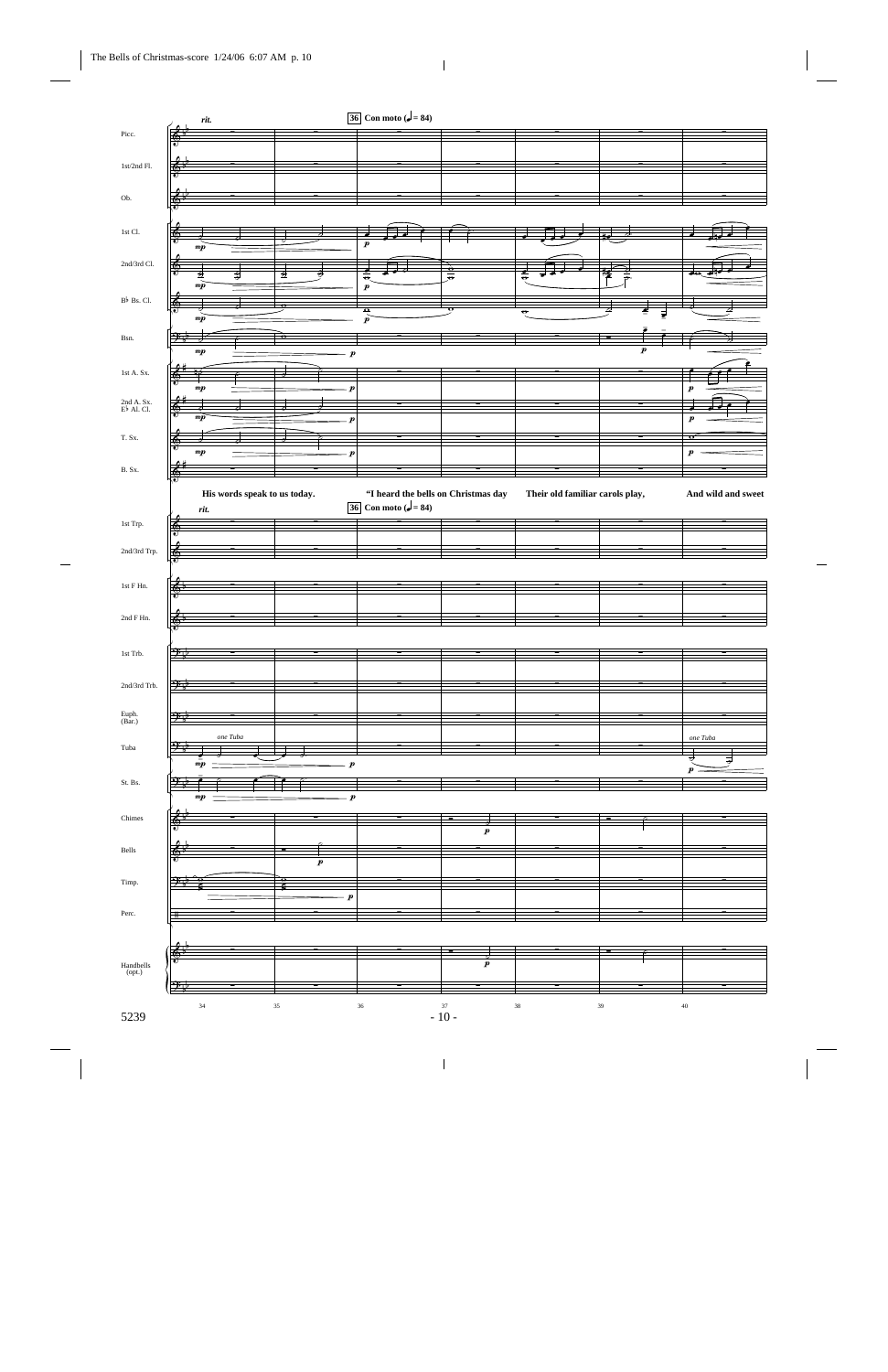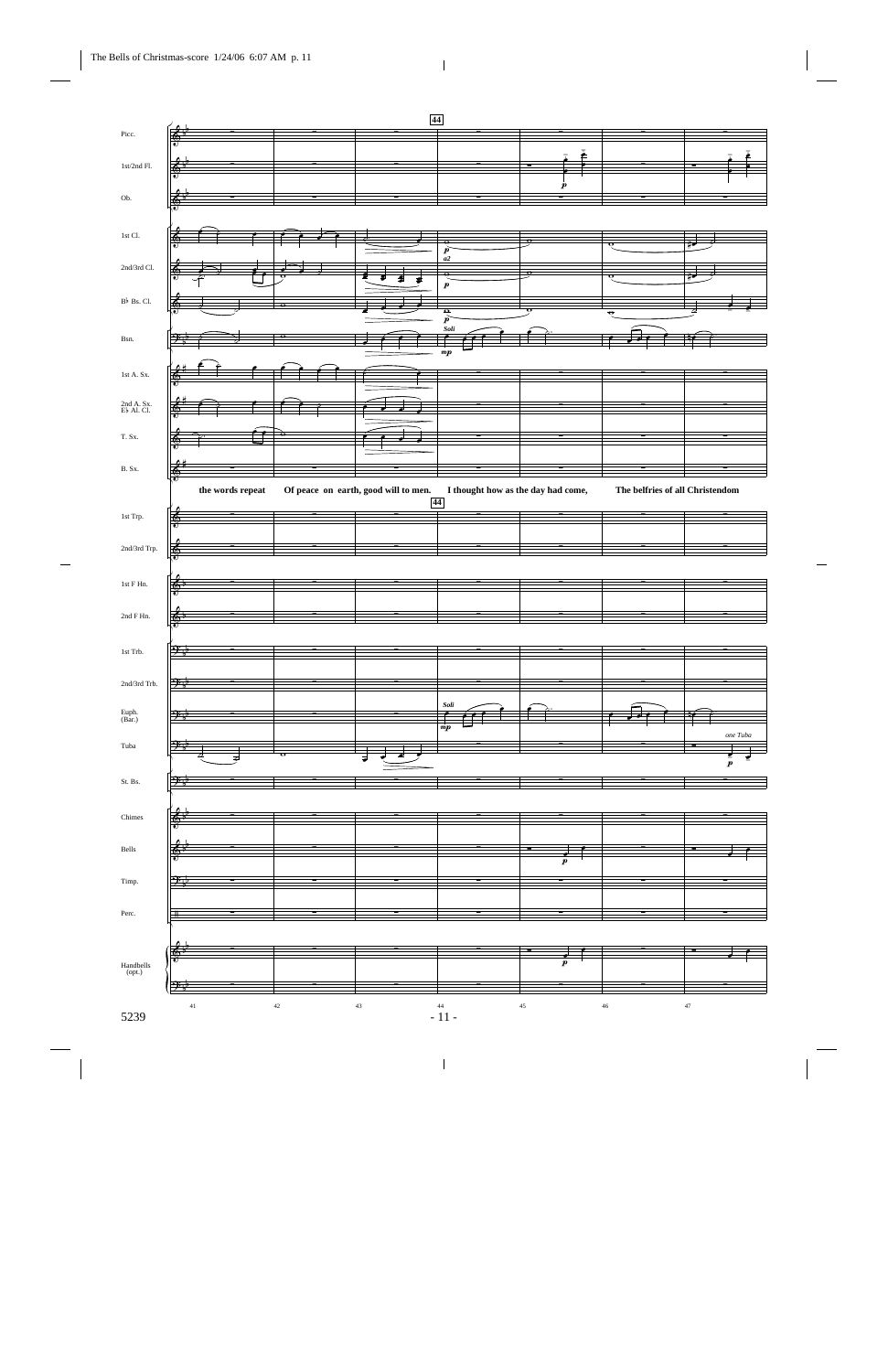![](_page_9_Figure_0.jpeg)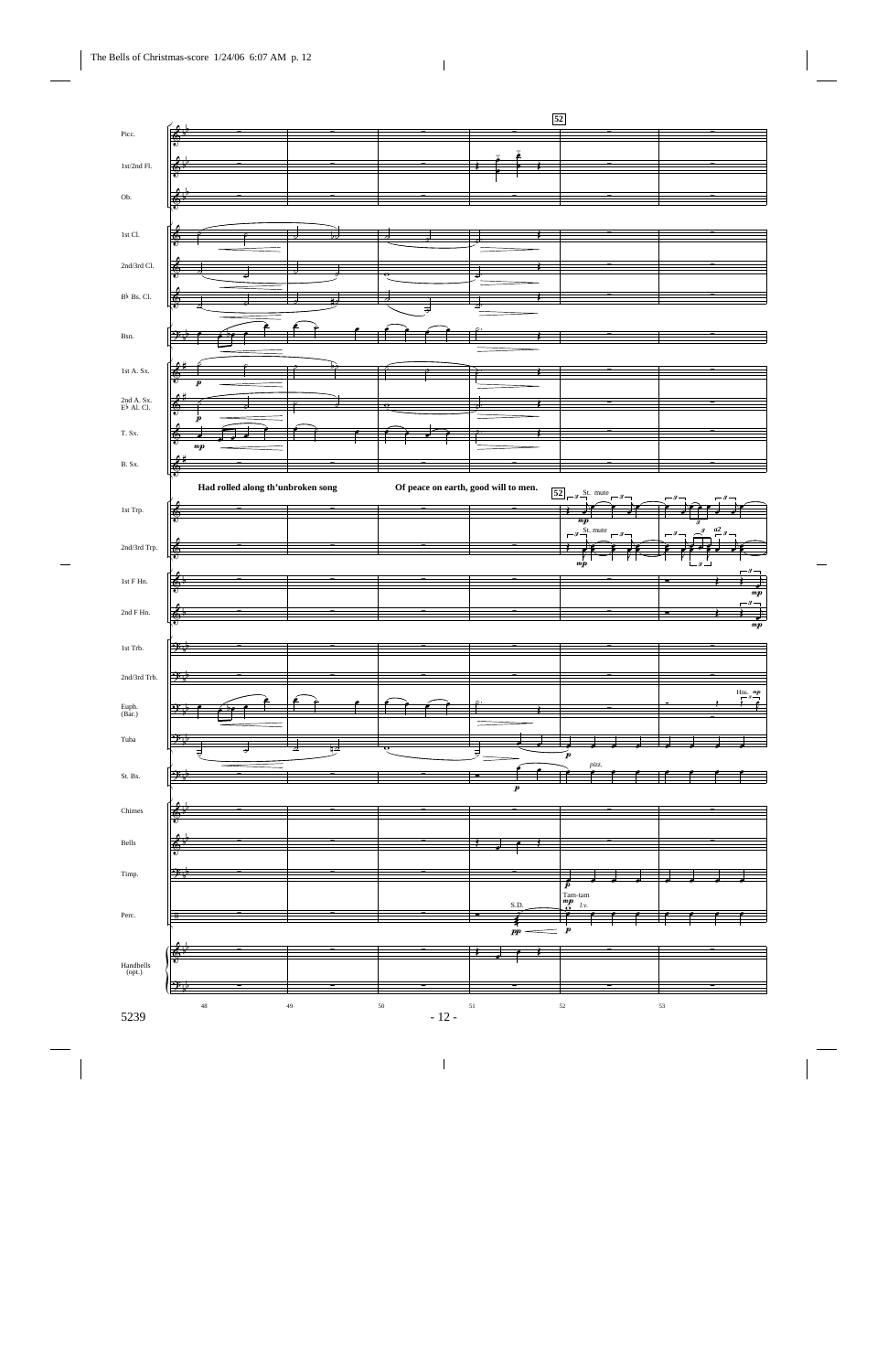|                                                                  |                           | $\sqrt{56}$                              |                                                                |                                                                      |                         |                                |
|------------------------------------------------------------------|---------------------------|------------------------------------------|----------------------------------------------------------------|----------------------------------------------------------------------|-------------------------|--------------------------------|
| Picc.                                                            | $\clubsuit$               |                                          |                                                                |                                                                      |                         |                                |
| $1st/2nd$ Fl. $\,$                                               | $\mathbb{C}^1$            |                                          |                                                                |                                                                      |                         |                                |
| Ob.                                                              | $\bullet$                 |                                          |                                                                |                                                                      |                         |                                |
|                                                                  | $\blacklozenge$           |                                          |                                                                |                                                                      |                         |                                |
| $1\mathrm{st}$ Cl.                                               | $\frac{1}{2}$             |                                          |                                                                | $\overline{\mathbf{o}}$                                              | $\bullet$               |                                |
|                                                                  |                           |                                          | $\frac{\overline{q}}{p}$                                       |                                                                      |                         |                                |
| $2$ nd/3rd Cl.                                                   | €<br>T                    |                                          | $\overline{\mathbf{B}}$<br>$\bar{p}$                           | $\overline{\mathbf{g}}$                                              | $\overline{\mathbf{g}}$ | প্ৰ                            |
| $\rm B^{\flat}$ Bs. Cl.                                          | Ģ                         |                                          |                                                                |                                                                      |                         |                                |
| Bsn.                                                             | $\mathcal{P}$             |                                          |                                                                |                                                                      |                         |                                |
|                                                                  |                           |                                          |                                                                |                                                                      |                         |                                |
| $1st$ A. $Sx.$                                                   | $\hat{\mathbb{P}}$        |                                          | $\bullet$                                                      | $\overline{\mathbf{o}}$                                              | $\overline{\mathbf{e}}$ |                                |
|                                                                  |                           |                                          | $\overline{p}$                                                 |                                                                      |                         |                                |
| $2nd$ A. Sx. Eb Al. Cl.                                          | $\spadesuit$              |                                          | $\overline{\mathbf{e}}$<br>$\boldsymbol{p}$                    | $\overline{\bullet}$                                                 | $\overline{\mathbf{o}}$ |                                |
| T. Sx.                                                           | €<br>$\overline{\bullet}$ |                                          | $\overline{\bullet}$<br>$\boldsymbol{p}$                       | $\mathbf{o}$                                                         | $\mathbf{o}$            |                                |
| $\mathbf{B.}$ Sx.                                                | 4                         |                                          |                                                                |                                                                      |                         |                                |
|                                                                  |                           |                                          |                                                                | And in despair I bowed my head: 'There is no peace on earth,' I said |                         |                                |
| $1\mathrm{st}$ Trp.                                              | Œ                         | 56                                       |                                                                |                                                                      |                         | $-3$                           |
|                                                                  | $\bullet$                 |                                          |                                                                |                                                                      |                         | $\overline{mp}$<br>$-3-$       |
| 2nd/3rd Trp.                                                     | €                         | $\overline{\mathcal{I}}$                 |                                                                |                                                                      |                         | $\boldsymbol{m}\boldsymbol{p}$ |
| $1\mathrm{st}\to\mathrm{Hn}.$                                    | $\breve{\Phi}$            |                                          |                                                                |                                                                      |                         |                                |
| $2$ nd F $\rm Hn.$                                               |                           | $\overline{r}$<br>Ξ                      |                                                                |                                                                      |                         |                                |
|                                                                  | $\frac{1}{\sqrt{2}}$      |                                          |                                                                |                                                                      |                         |                                |
| $1st$ Trb. $\,$                                                  | $\mathcal{P}$             |                                          |                                                                |                                                                      |                         |                                |
| $2$ nd/ $3$ rd Trb.                                              | $\mathbf{P}$              |                                          |                                                                |                                                                      |                         |                                |
|                                                                  | ۴                         |                                          |                                                                |                                                                      |                         |                                |
| $\begin{array}{c} \text{Euph.} \\ \text{(Bar.)} \end{array}$     | $9\pm$                    |                                          |                                                                |                                                                      |                         |                                |
| Tuba                                                             | $\mathcal{P}$             |                                          |                                                                |                                                                      |                         |                                |
| $\rm St.$ Bs.                                                    | $\mathbf{P}$              |                                          |                                                                |                                                                      |                         |                                |
|                                                                  |                           |                                          |                                                                |                                                                      |                         |                                |
| ${\it Chimes}$                                                   | $\frac{1}{2}$             |                                          |                                                                |                                                                      |                         |                                |
| Bells                                                            | $\frac{1}{2}$             |                                          |                                                                |                                                                      |                         |                                |
|                                                                  |                           |                                          |                                                                |                                                                      |                         |                                |
| Timp.                                                            | $\mathfrak{R}^+$          |                                          |                                                                |                                                                      |                         |                                |
| Perc.                                                            | 표                         | $\mathbf{f}$<br>$\overline{\phantom{a}}$ | 手<br>$\overline{\phantom{a}}$<br>$\overline{\phantom{a}}$<br>€ | Ŧ۴<br>$\overline{\phantom{a}}$                                       | $\ddot{\mathrm{f}}$     |                                |
|                                                                  |                           |                                          |                                                                |                                                                      |                         |                                |
| $\begin{array}{c} \text{Handbells} \\ \text{(opt.)} \end{array}$ | $\frac{2}{9}$             |                                          |                                                                |                                                                      |                         |                                |
|                                                                  | $\mathbb{P}_{\mathbb{Z}}$ |                                          |                                                                |                                                                      |                         |                                |
| 5239                                                             | 54                        | 55                                       | 56<br>$-13-$                                                   | 57                                                                   | $58\,$                  | 59                             |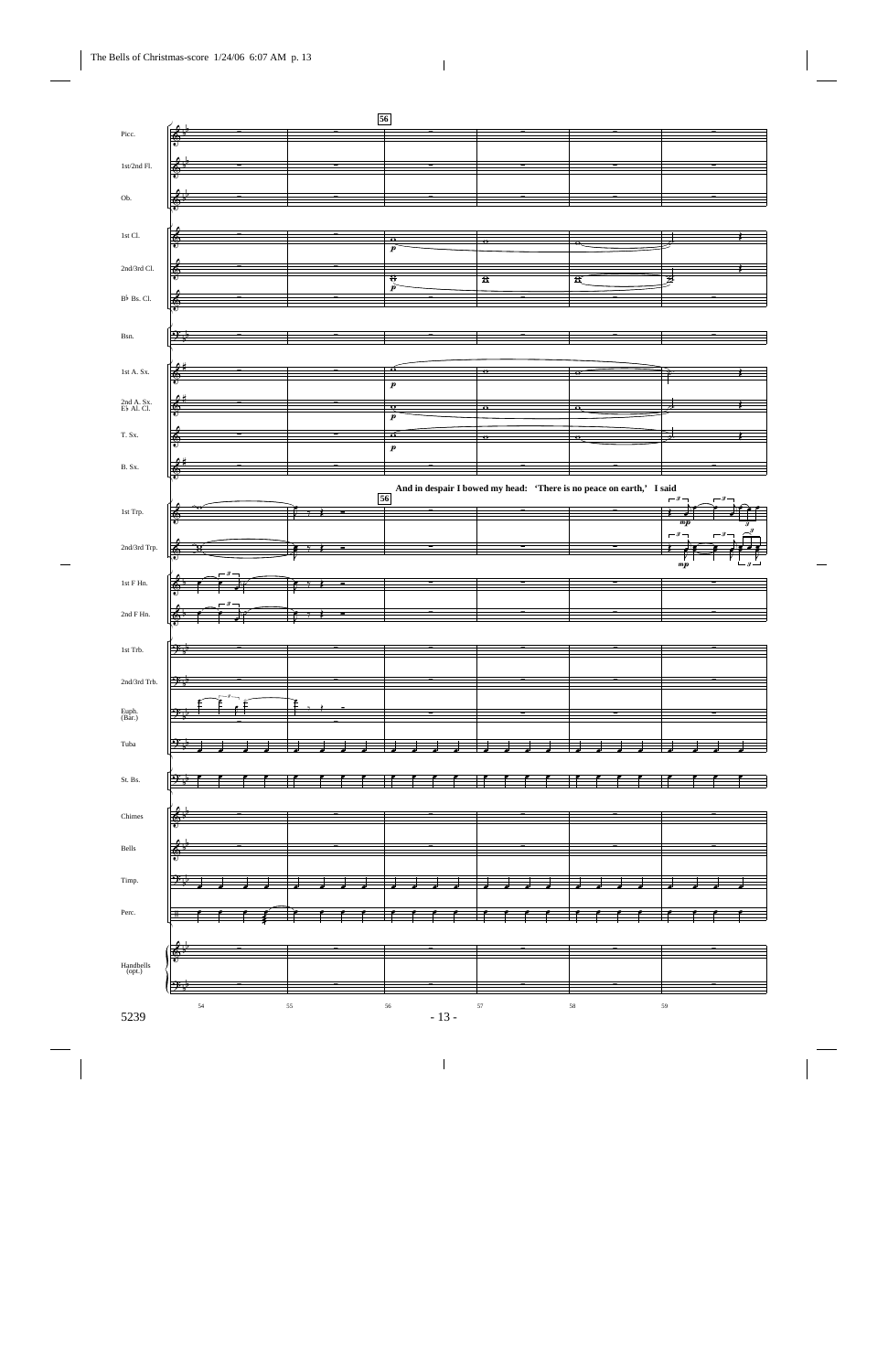![](_page_11_Figure_0.jpeg)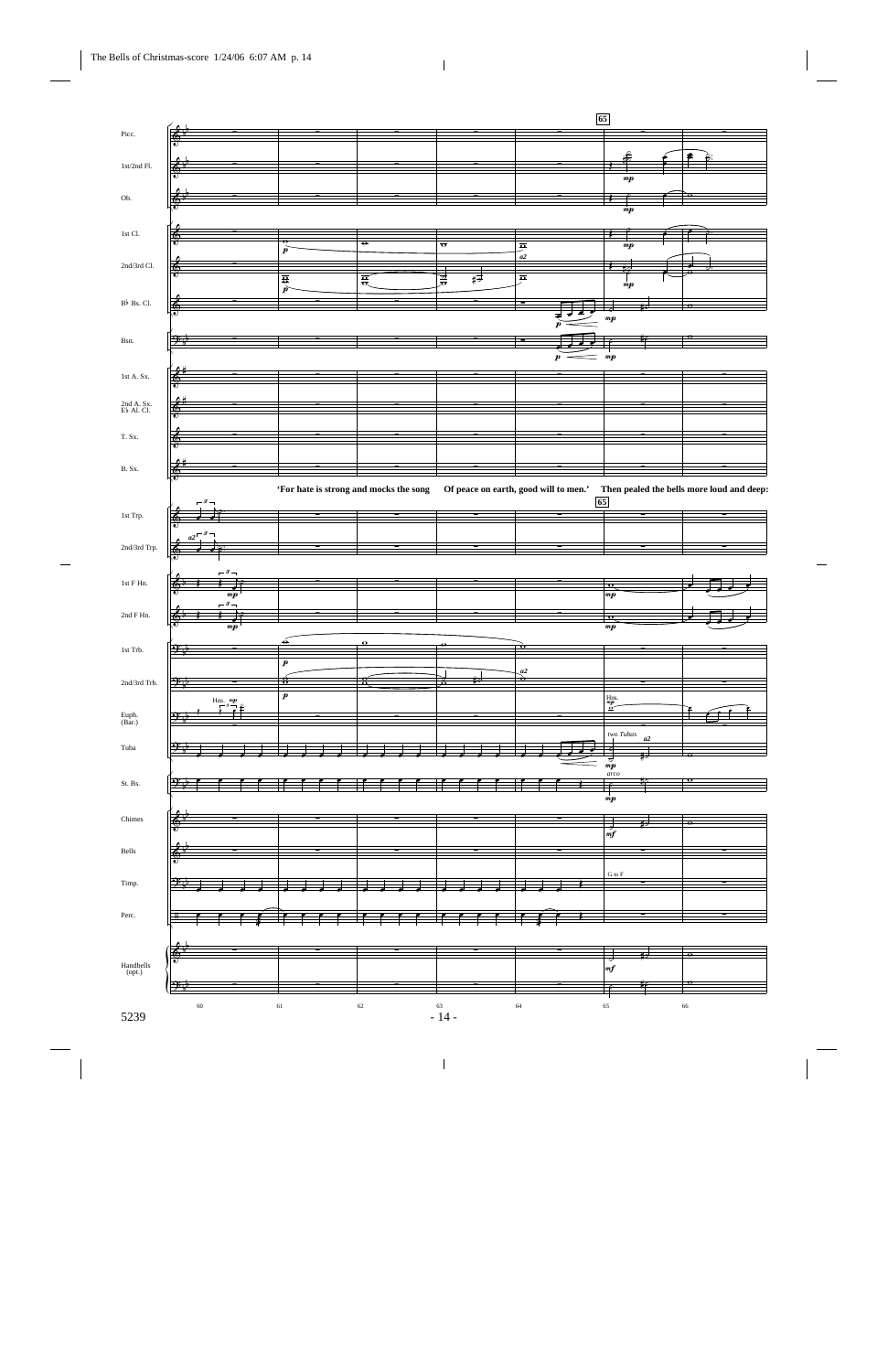![](_page_12_Figure_0.jpeg)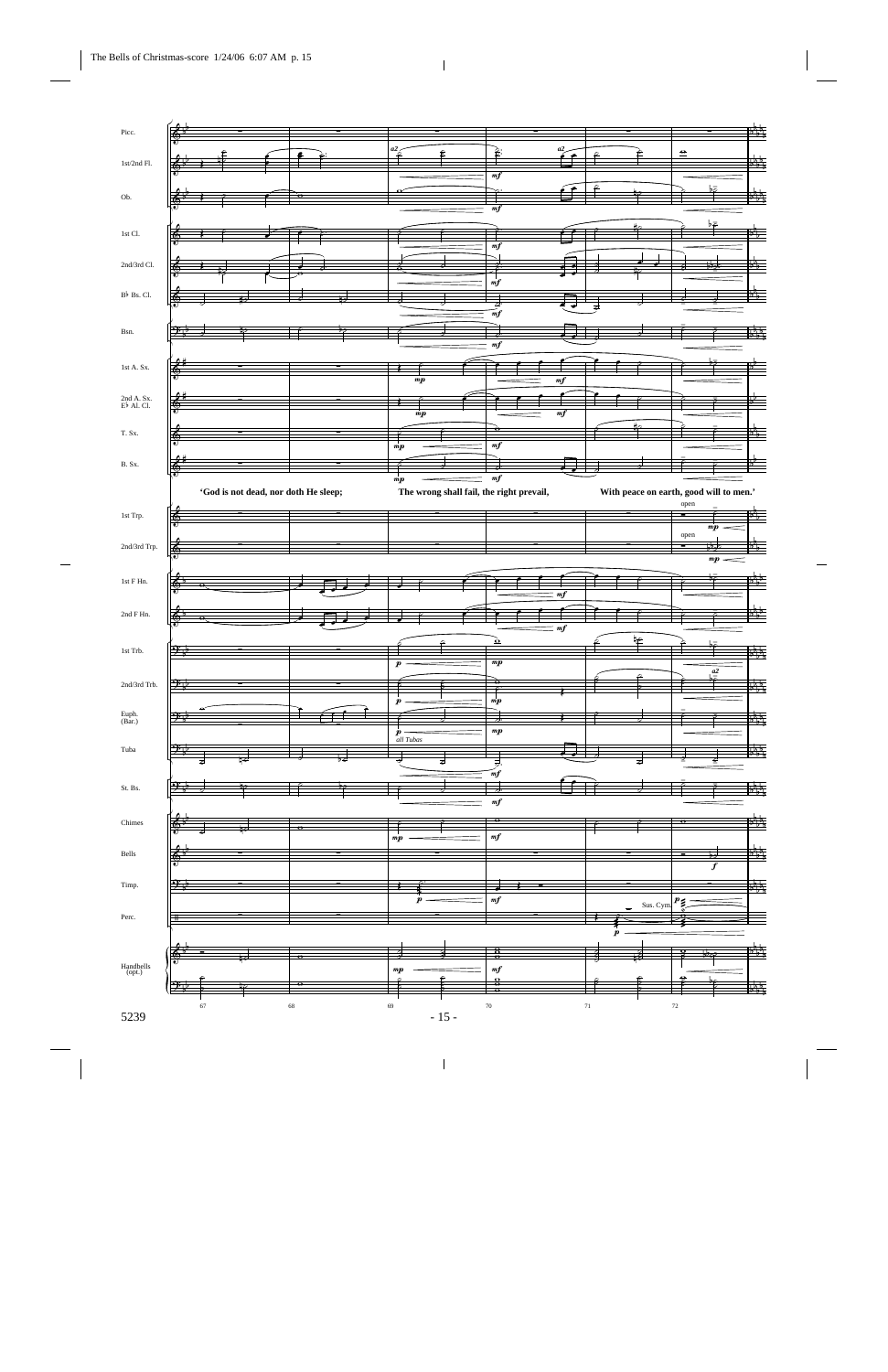![](_page_13_Figure_0.jpeg)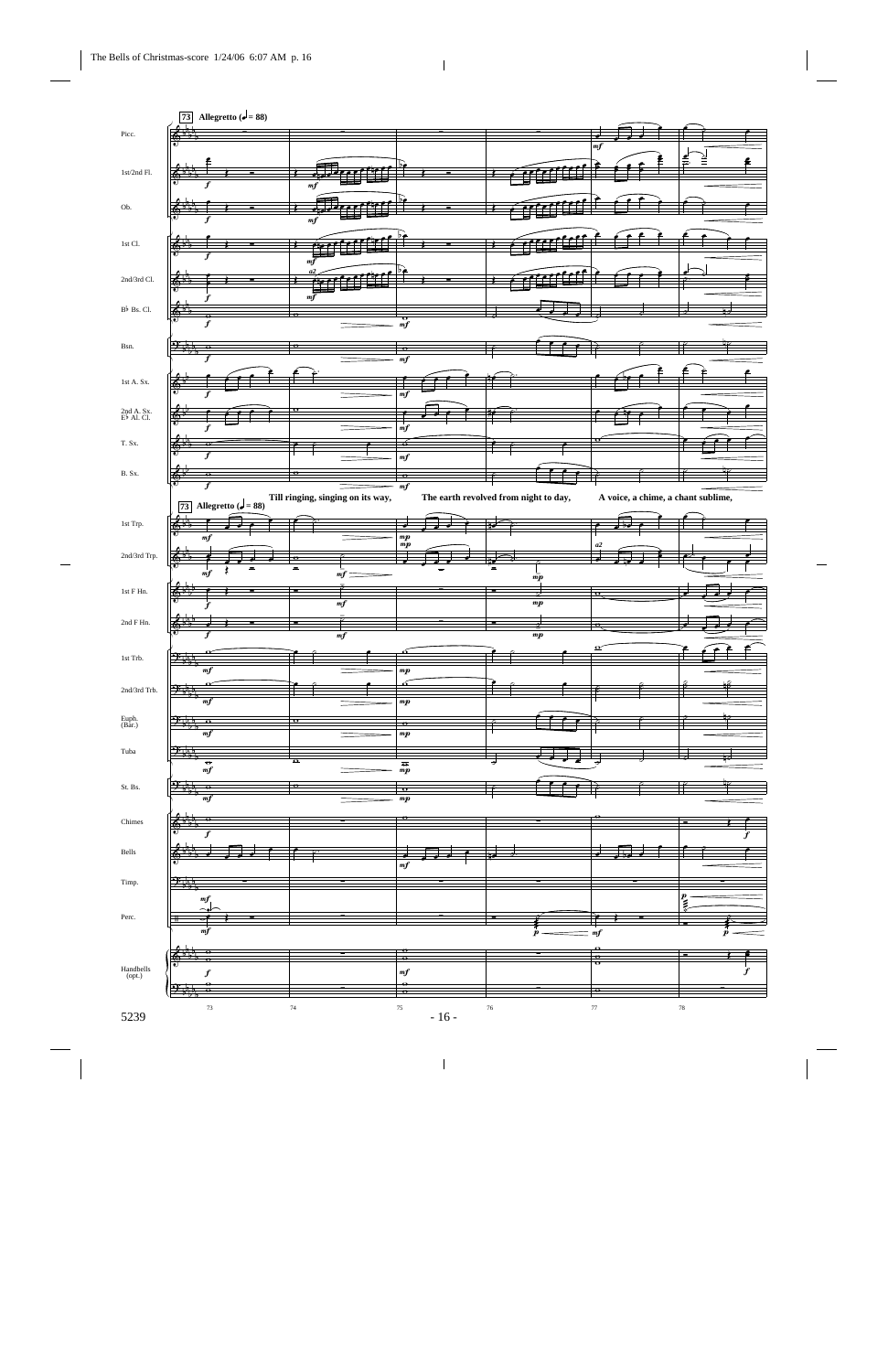![](_page_14_Figure_0.jpeg)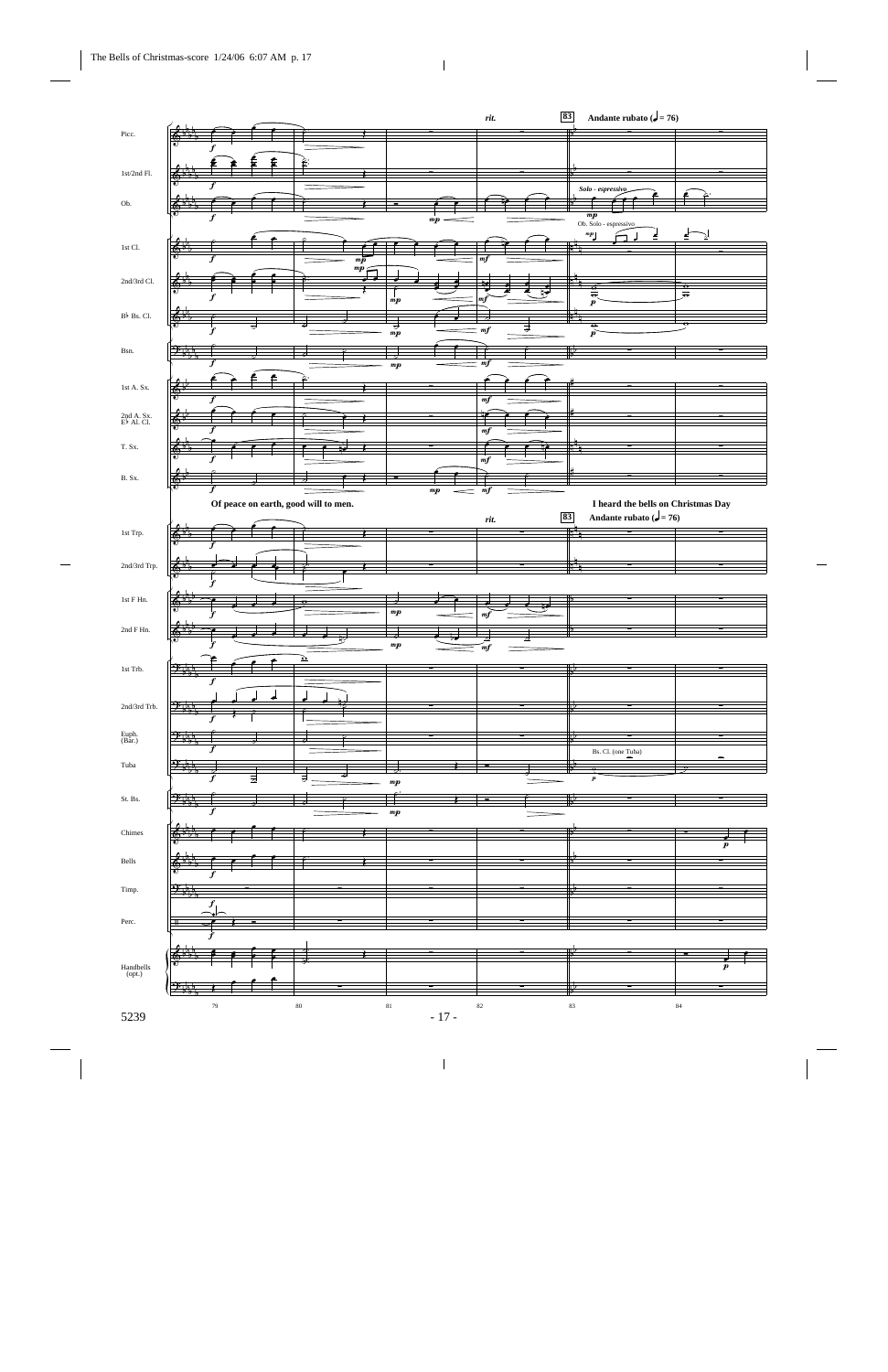![](_page_15_Figure_0.jpeg)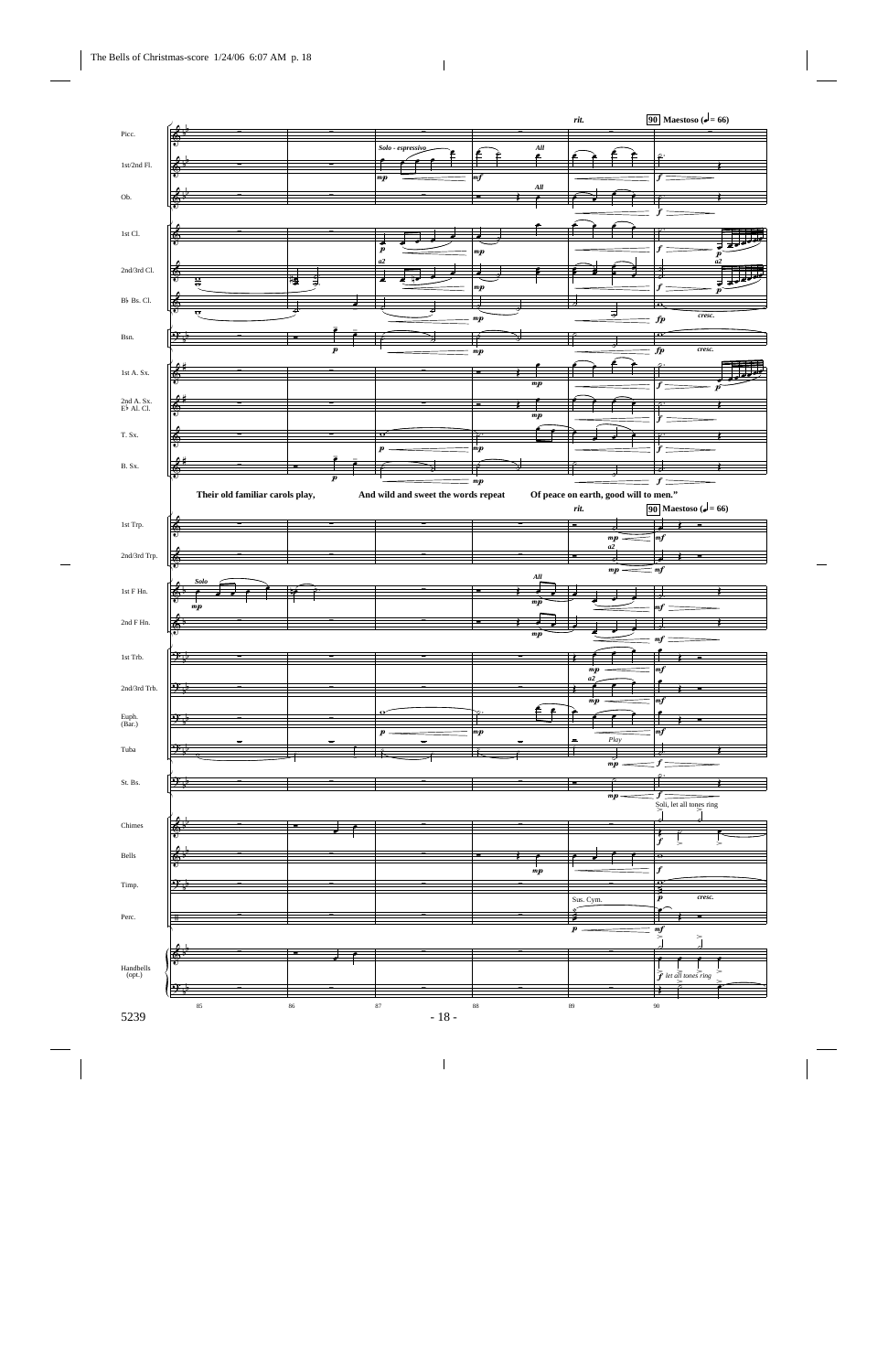![](_page_16_Figure_0.jpeg)